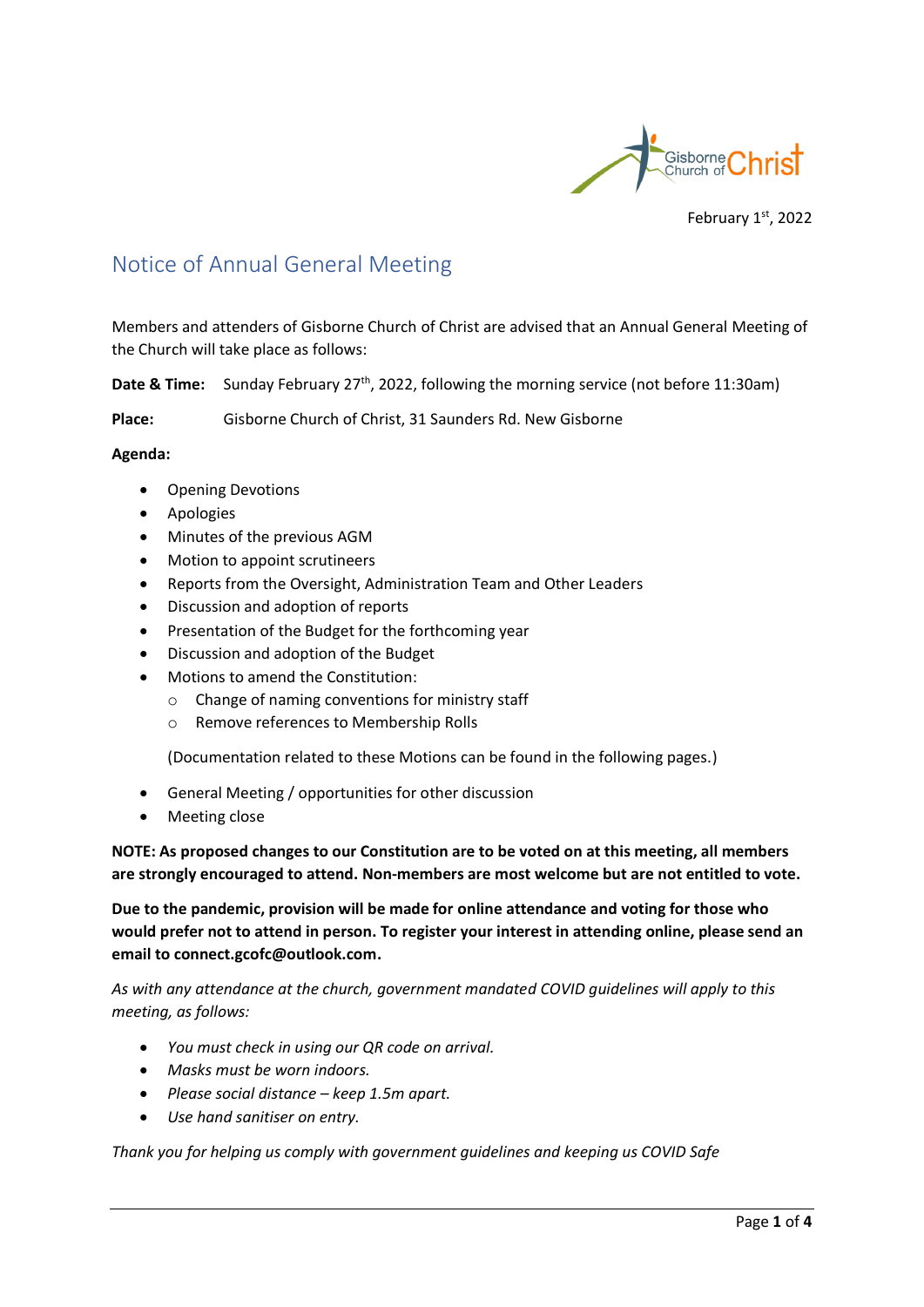

# Motion to amend the Constitution of Gisborne Church of Christ:

## Change of naming conventions for ministry staff

#### **History**

On November  $14^{th}$  2021 – following a process of due notification and communication – a General Meeting was conducted after the Sunday morning service, to vote on proposed changes to ministry naming conventions in the Constitution – specifically a proposal to rename the position of 'Senior Pastor' to 'Ministry Team Leader'. A vote was conducted, and the motion passed. However, the Oversight have since received feedback from some members concerned about the way in which that General Meeting was conducted. Accordingly, the Oversight have determined that a vote should be held again, to alleviate those concerns, and a motion will therefore be put again, to the February 2021 AGM.

### Background to the Motion

Commencing in April 2021, a Transition Team – comprised of diverse representatives from the congregation – worked together to identify desired growth areas and a vision, as we move forward into a new season in the life of our church.

An important recommendation from the Team – which the Oversight supports – was to change the name of our senior ministry role from 'Senior Pastor' to 'Ministry Team Leader'. This new term will better reflect the leadership approach needed to implement the identified growth areas and vision for the future.

Because the Constitution – in several places – uses 'Pastor'/'Senior Pastor' terminology, this motion is required to bring our Constitution into line with the desired new terminology.

Further information on the background to the proposed changes can be found in the following places:

- [Church Profile Document](https://www.gcofc.org.au/uploads/2/2/0/9/22091336/2021_gisborne_church_profile.pdf)
- [Ministry Team Leader Profile](https://www.gcofc.org.au/uploads/2/2/0/9/22091336/2021_gisborne_ministry_team_leader_profile.pdf)
- [Sermon Recording of 17 October 2021](https://www.gcofc.org.au/uploads/2/2/0/9/22091336/sermon_211017_transition_process_-_rob_n.mp3)  'Transition Process'
- [Gisborne Church of Christ Constitution](https://1drv.ms/b/s!AqviOWSpadMQjR57eGy39R5qAKQW?e=BBYPOc)

There will be opportunity for discussion of the motion at the AGM; however, members are asked to please familiarise themselves first with the background information in the above linked resources.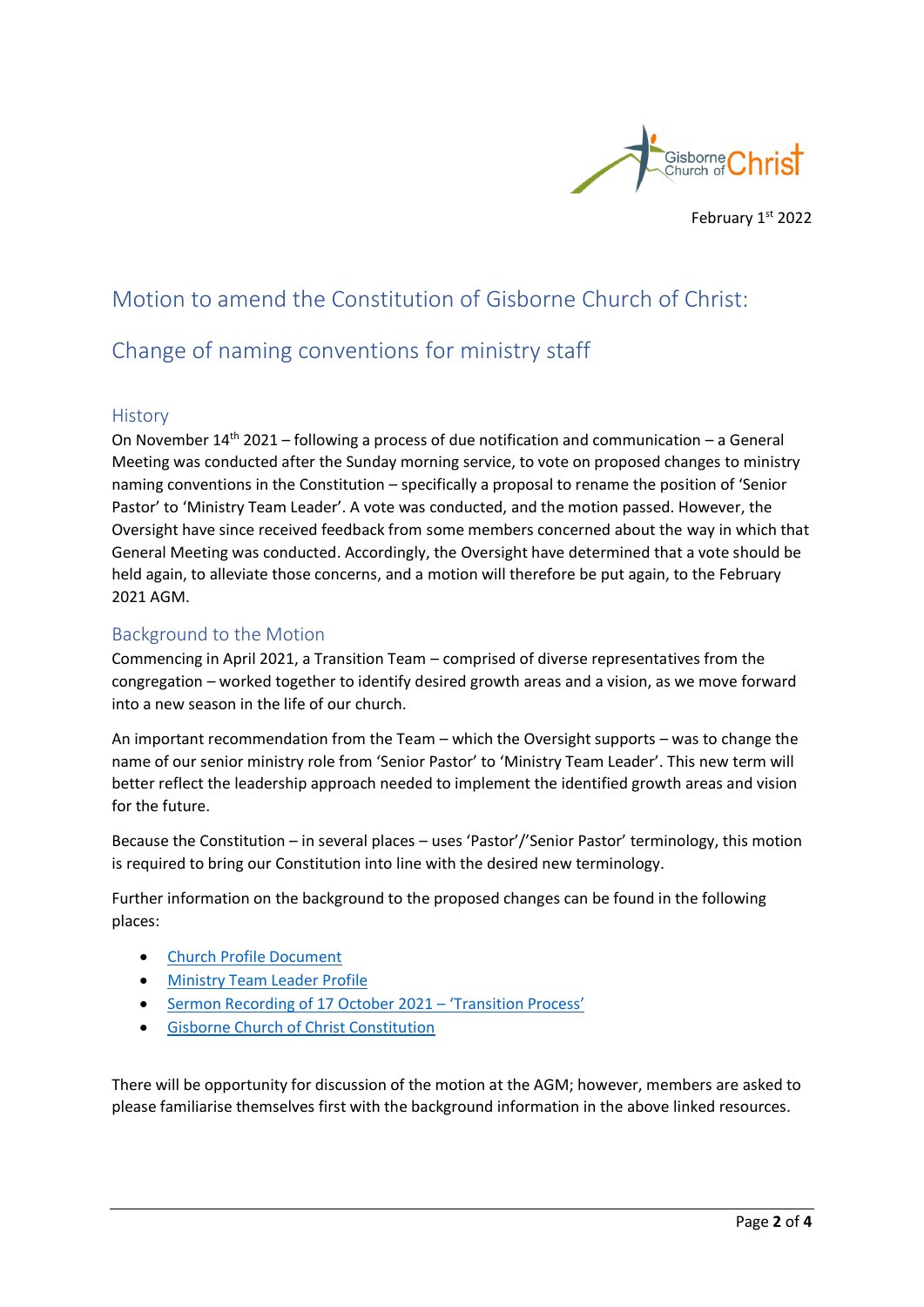### The Motion

That the following wording changes be made to the Constitution of Gisborne Church of Christ, to reflect a name change of our senior ministry role from 'Senior Pastor' to 'Ministry Team Leader'.

- 1. In Section 7.1, insert the following new paragraph:
	- a. "Throughout this document, the term 'Minister' refers collectively to both the Ministry Team Leader and any Associate Ministers."
- 2. In Sections 7.1.1, 7.1.2, 7.3 (heading), 7.3.1, 7.3.2, 7.4 (heading), 7.4.1, 11.1.2, 11.3.3, 13.1 and Appendix 1, in all instances, replace the words:
	- a. "Senior Pastor" with "Ministry Team Leader"
	- b. "Associate Pastor" with "Associate Minister"
	- c. "Associate Pastor(s)" with "Associate Minister(s)"
	- d. "Pastors" with "Ministers"
	- e. "Pastor(s)" with "Minister(s)"